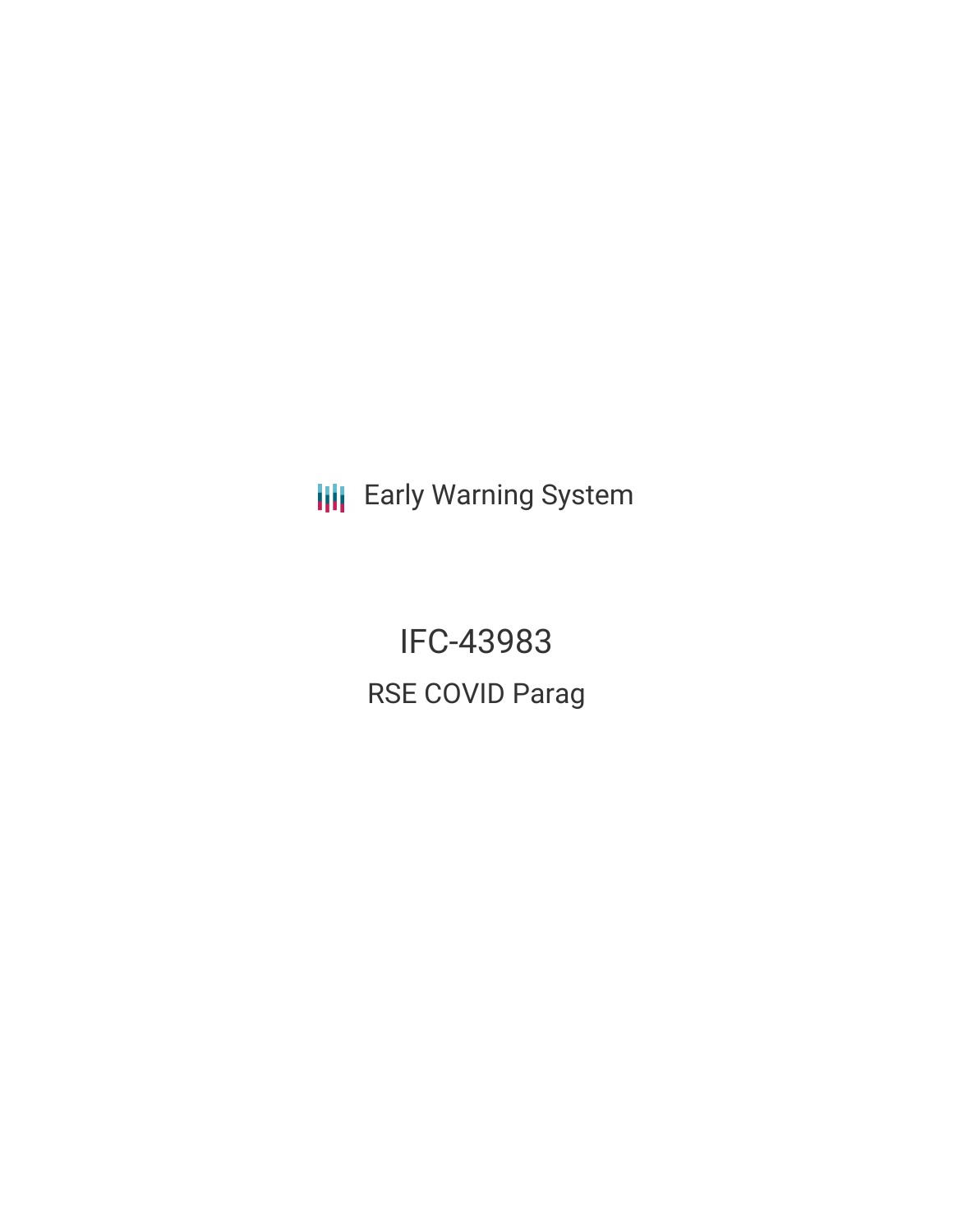## **Quick Facts**

冊

| <b>Countries</b>               | India                                          |
|--------------------------------|------------------------------------------------|
| <b>Financial Institutions</b>  | International Finance Corporation (IFC)        |
| <b>Status</b>                  | Approved                                       |
| <b>Bank Risk Rating</b>        | B                                              |
| <b>Voting Date</b>             | 2020-10-06                                     |
| <b>Borrower</b>                | Parag Milk Foods Limited                       |
| <b>Sectors</b>                 | Agriculture and Forestry, Education and Health |
| <b>Investment Type(s)</b>      | Loan                                           |
| <b>Investment Amount (USD)</b> | \$31.00 million                                |
| <b>Loan Amount (USD)</b>       | $$31.00$ million                               |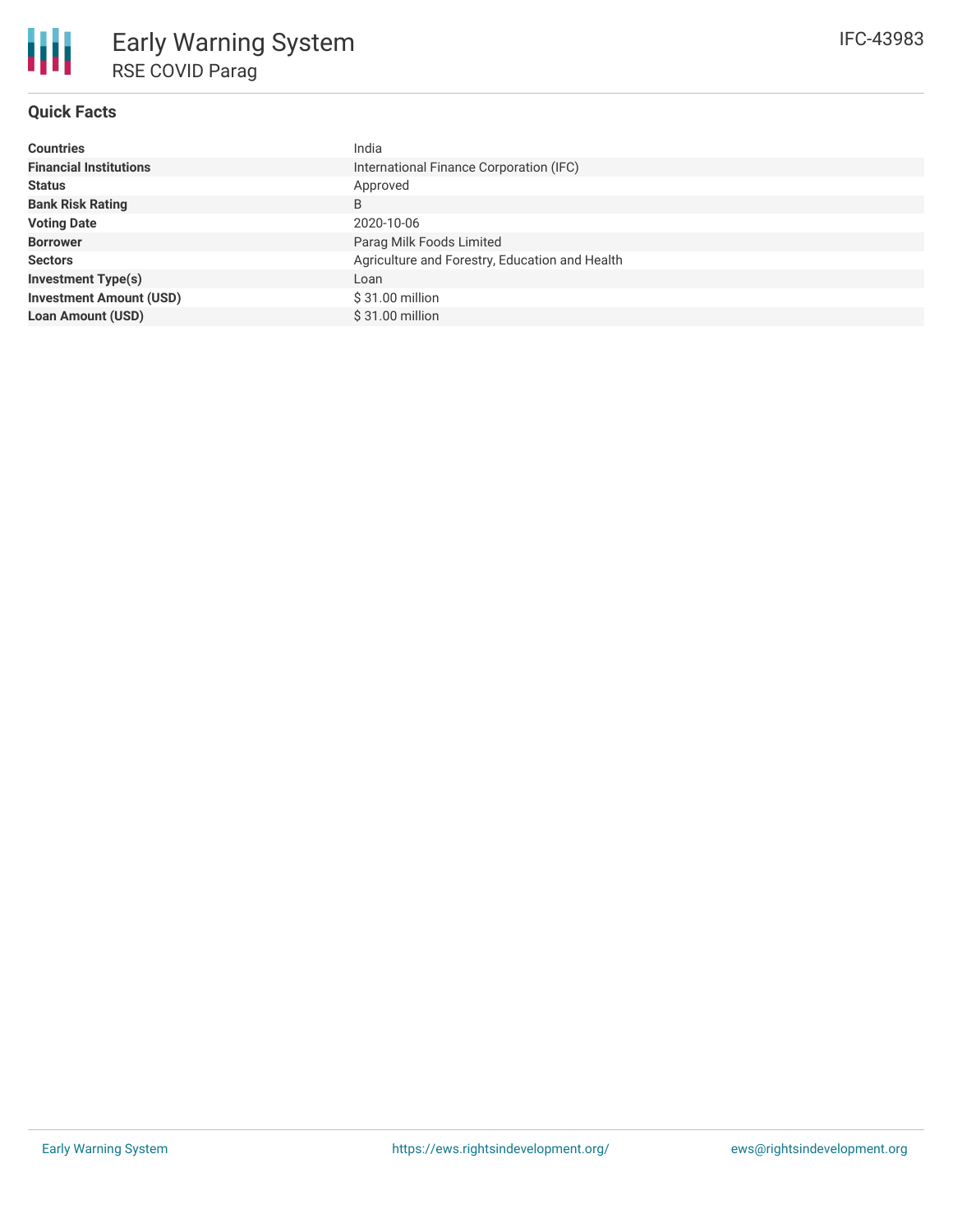

## **Project Description**

According to WB website, the Parag Milk Foods Limited ('Parag' or 'the Company'), established in 1992, is one of India's largest dairy companies, catering to major cities in the country with a strong presence in Western and Southern India. IFC committed INR 2.3 billion (approximately US\$31 million) to Parag on December 17, 2020 in the form of non-convertible debentures to support the Company's working capital needs and long term capex plans.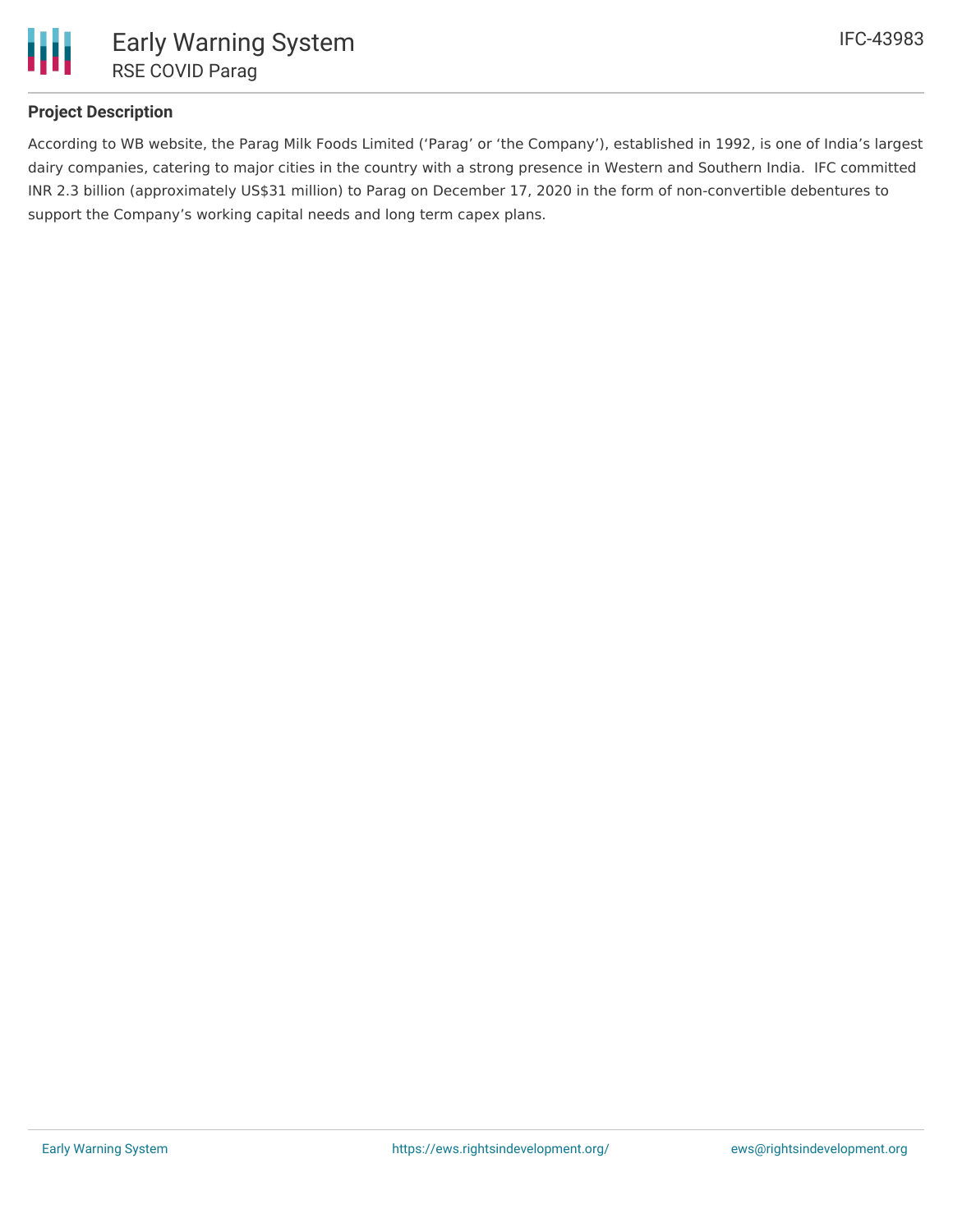

#### **Investment Description**

• International Finance Corporation (IFC)

IFC committed INR 2.3 billion (approximately US\$31 million) to Parag on December 17, 2020 in the form of non-convertible debentures to support the Company's working capital needs and long term capex plans.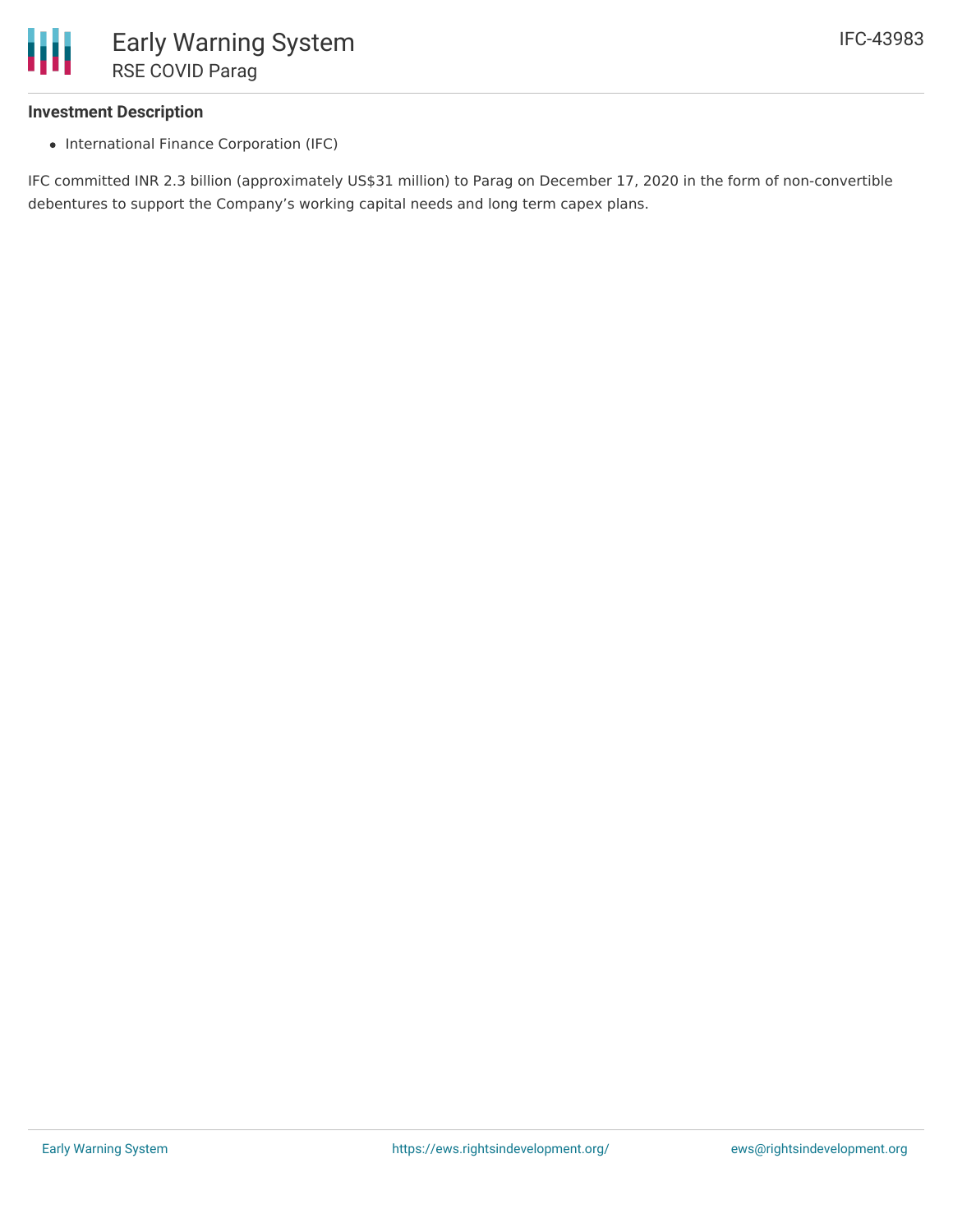# 冊 Early Warning System RSE COVID Parag

| <b>Private Actor 1</b>   | <b>Private Actor</b><br>Role | <b>Private Actor</b><br>Sector | <b>Relation</b> | <b>Private Actor 2</b>   | <b>Private Actor</b><br>2 Role | <b>Private Actor</b><br>2 Sector |  |
|--------------------------|------------------------------|--------------------------------|-----------------|--------------------------|--------------------------------|----------------------------------|--|
| $\overline{\phantom{a}}$ | $\sim$                       | $\overline{\phantom{0}}$       |                 | Parag Milk Foods Limited | Client                         | $\overline{\phantom{0}}$         |  |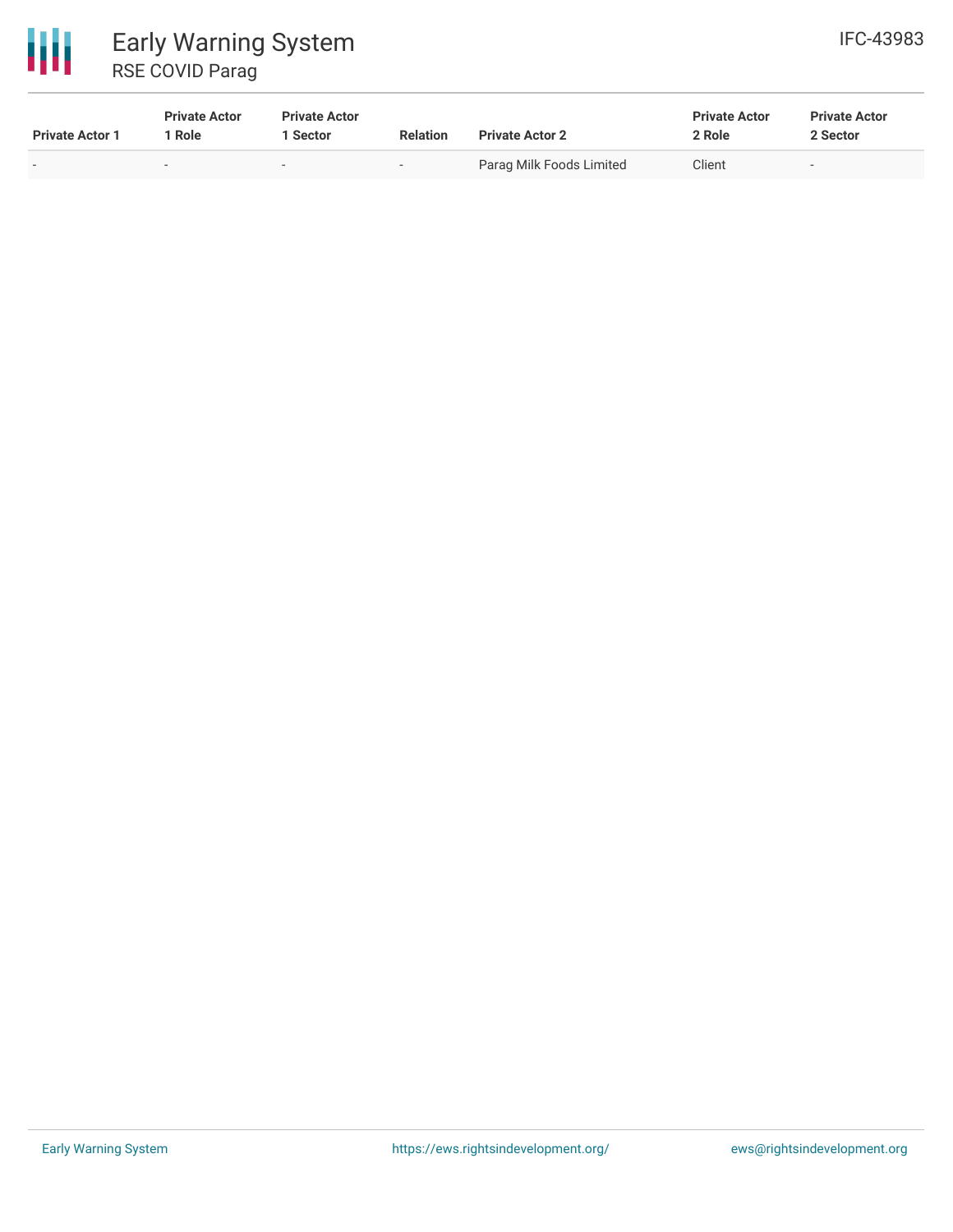IFC-43983



## **Contact Information**

Parag Milk Foods Limited Shashikant Dalmia Chief Financial Officer +919503031028 [shashikant.dalmia@paragmilkfoods.com](mailto:shashikant.dalmia@paragmilkfoods.com) Flat No.1, Plot No.19, Nav Rajasthan Society, S.B. Road, Shivaji Nagar, Pune, Maharashtra 411016 [www.paragmilkfoods.com](http://www.paragmilkfoods.com)

### **ACCESS TO INFORMATION**

You can submit a request for information disclosure at: https://disclosures.ifc.org/#/inquiries

If you believe that your request for information from IFC has been unreasonably denied, or that this Policy has been interpreted incorrectly, you can submit a complaint at the link above to IFC's Access to Information Policy Advisor, who reports directly to IFC's Executive Vice President.

### **ACCOUNTABILITY MECHANISM OF IFC/MIGA**

The Compliance Advisor Ombudsman (CAO) is the independent complaint mechanism and fact-finding body for people who believe they are likely to be, or have been, adversely affected by an IFC or MIGA- financed project. If you submit a complaint to the CAO, they may assist you in resolving a dispute with the company and/or investigate to assess whether the IFC is following its own policies and procedures for preventing harm to people or the environment. If you want to submit a complaint electronically, you can email the CAO at CAO@worldbankgroup.org You can learn more about the CAO and how to file a complaint at http://www.cao-ombudsman.org